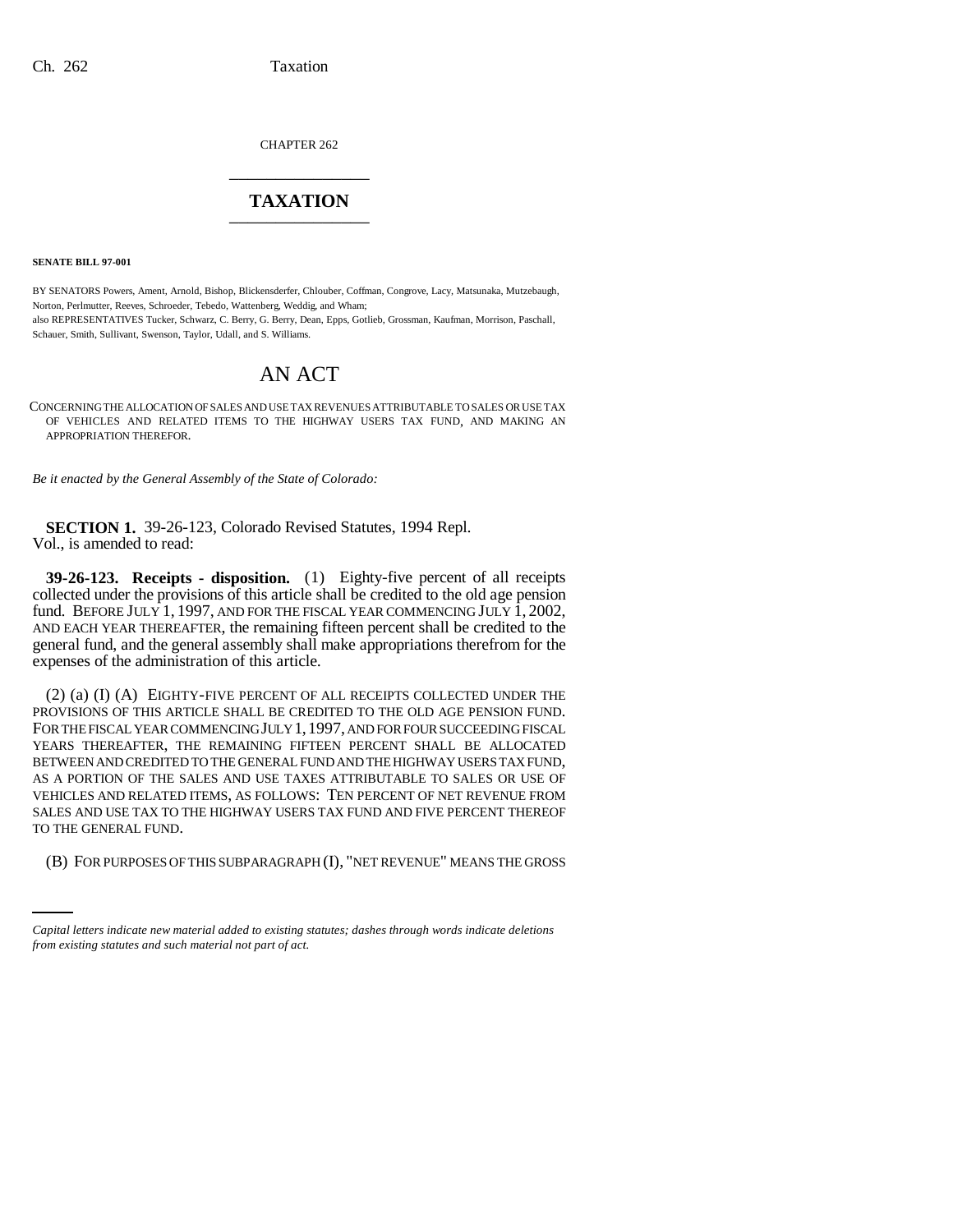### Taxation Ch. 262

AMOUNT OF SALES AND USE TAX RECEIPTS COLLECTED UNDER THE PROVISIONS OF THIS ARTICLE, LESS THREE AND ONE-THIRD PERCENT OF SUCH AMOUNT RETAINED BY VENDORS FOR THE COLLECTION AND REMITTANCE OF SUCH TAX PURSUANT TO SECTION 39-26-105 (1) (a).

(II) IN ANY FISCAL YEAR, IF THE REVENUE ESTIMATE PREPARED IN ACCORDANCE WITH SECTION 24-75-201.3 (2), C.R.S., INDICATES THAT, AFTER MAKING REQUIRED EXPENDITURES, MAKING THE ALLOCATION TO THE HIGHWAY USERS TAX FUND IN ACCORDANCE WITH SUB-SUBPARAGRAPH (A) OF SUBPARAGRAPH (I) OF THIS PARAGRAPH (a), AND MAINTAINING THE STATUTORILY REQUIRED RESERVE, THERE WILL NOT BE SUFFICIENT GENERAL FUND REVENUE TO FUND GENERAL FUND EXPENDITURES UP TO THE STATUTORY APPROPRIATION LIMIT, THE GOVERNOR SHALL DIRECT THE STATE TREASURER TO REDUCE THE AMOUNT OF SALES AND USE TAXES CREDITED TO THE HIGHWAY USERS TAX FUND AS NECESSARY TO PROVIDE THE ADDITIONAL GENERAL FUND REVENUE TO FULLY FUND THE GENERAL FUND EXPENDITURES UP TO THE STATUTORY APPROPRIATION LIMIT.

(III) IN ANY FISCAL YEAR, IF THE REVENUE ESTIMATE PREPARED IN ACCORDANCE WITH SECTION 24-75-201.3 (2), C.R.S., INDICATES THAT, AFTER MAKING REQUIRED EXPENDITURES, MAKING THE ALLOCATION TO THE HIGHWAY USERS TAX FUND IN ACCORDANCE WITH SUB-SUBPARAGRAPH (A) OF SUBPARAGRAPH (I) OF THIS PARAGRAPH (a), AND MAINTAINING SUFFICIENT GENERAL FUND REVENUES TO FUND GENERAL FUND EXPENDITURES UP TO THE STATUTORY APPROPRIATION LIMIT AND THE STATUTORILY REQUIRED RESERVE, THERE WILL NOT BE EXCESS REVENUES, INCLUDING THE TOTAL OF ALL REVENUES REQUIRED TO BE TRANSFERRED TO THE CAPITAL CONSTRUCTION FUND, AVAILABLE FOR APPROPRIATION DURING THE NEXT FISCAL YEAR FOR CAPITAL CONSTRUCTION PROJECTS, INCLUDING CORRECTIONAL FACILITIES, IN AN AMOUNT EQUAL TO ONE HUNDRED FORTY MILLION DOLLARS, THE GOVERNOR SHALL DIRECT THE STATE TREASURER TO REDUCE THE AMOUNT OF SALES AND USE TAXES CREDITED TO THE HIGHWAY USERS TAX FUND BY AN AMOUNT EQUAL TO ONE-HALF OF THE DIFFERENCE BETWEEN ONE HUNDRED FORTY MILLION DOLLARS AND THE AMOUNT OF EXCESS REVENUES AVAILABLE FOR APPROPRIATION DURING THE NEXT FISCAL YEAR FOR CAPITAL CONSTRUCTION PROJECTS AFTER MAKING REQUIRED EXPENDITURES AND MAINTAINING SUFFICIENT GENERAL FUND REVENUES TO FUND GENERAL FUND EXPENDITURES UP TO THE STATUTORY APPROPRIATION LIMIT AND THE STATUTORILY REQUIRED RESERVE.

(b) AS USED IN PARAGRAPH (a) OF THIS SUBSECTION (2):

(I) "REQUIRED EXPENDITURES" MEANS THE TOTAL OF ALL MONEYS CONTINUOUSLY APPROPRIATED BY A PERMANENT STATUTE OR CONSTITUTIONAL PROVISION.

(II) (A) "SALES AND USE TAXES ATTRIBUTABLE TO SALES OR USE OF VEHICLES AND RELATED ITEMS" MEANS THE REVENUE RAISED FROM THE STATE SALES AND USE TAXES IMPOSED PURSUANT TO THIS ARTICLE ON THE SALES OR USE OF NEW OR USED MOTOR VEHICLES, INCLUDING MOTOR HOMES, MOTOR VEHICLE BATTERIES, TIRES, PARTS, OR ACCESSORIES, UTILITY TRAILERS, CAMPER COACHES, OR CAMPER TRAILERS.

(B) WITH RESPECT TO SALES TAX, "RELATED ITEMS" INCLUDES ONLY ITEMS SOLD BY PERSONS WHOSE PRIMARY BUSINESS ACTIVITY IS THE SALE OR SERVICE OF MOTOR VEHICLES OR RELATED ITEMS.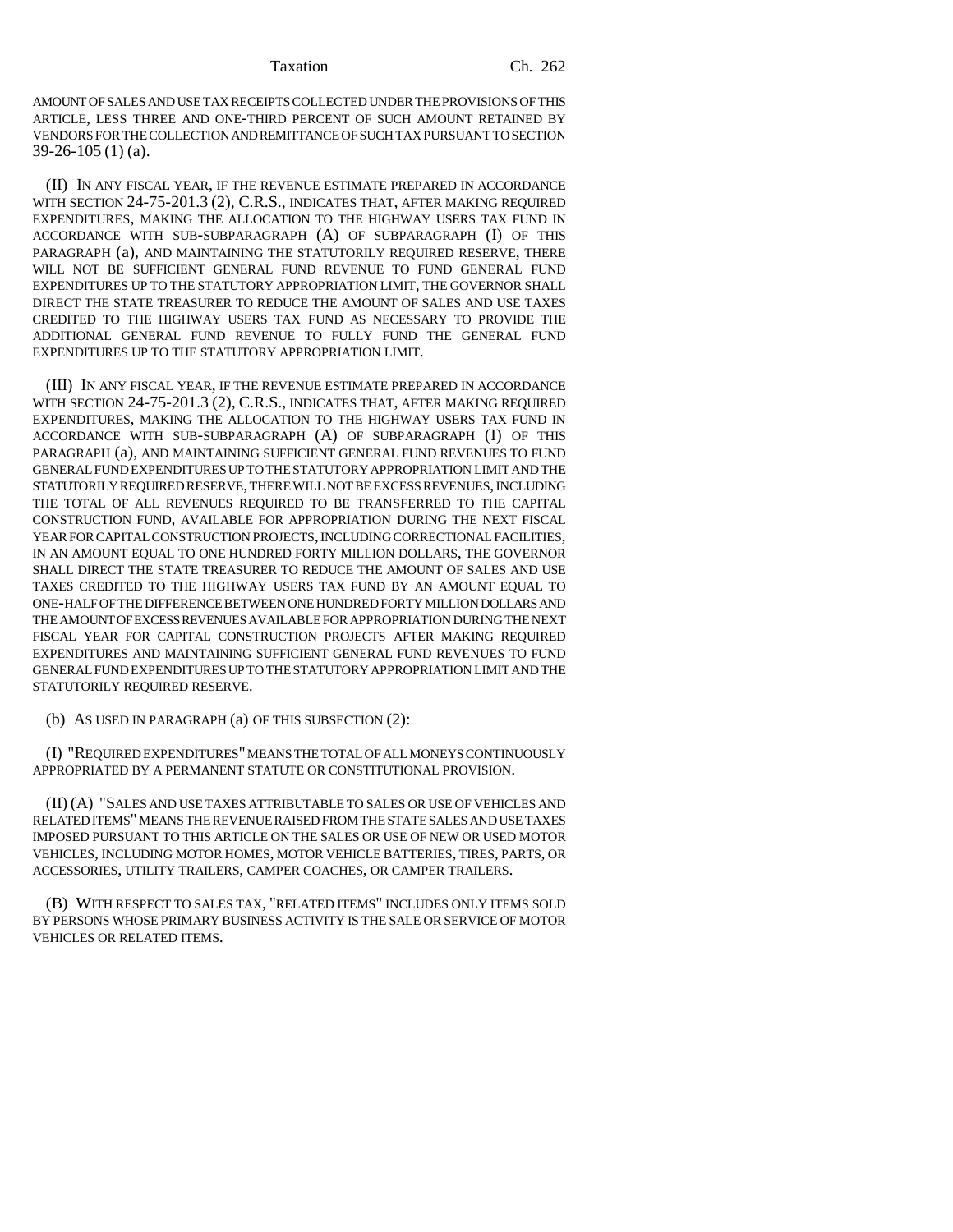### Ch. 262 Taxation

(c) IF THE GENERAL ASSEMBLY IMPLEMENTS A TAX POLICY CHANGE RESULTING IN A SIGNIFICANT REDUCTION OF GENERAL FUND REVENUES, THE GENERAL ASSEMBLY SHALL:

(I) EXAMINE THE CONDITIONS IMPOSED ON THE REVENUES CREDITED TO THE HIGHWAY USERS TAX FUND IN SUBPARAGRAPHS (II) AND (III) OF PARAGRAPH (a) OF THIS SUBSECTION (2) AND SHALL DETERMINE WHETHER SUCH CONDITIONS SHOULD BE MODIFIED IN LIGHT OF ANY SUCH CHANGE; AND

(II) EXAMINE THE AMOUNT OF SALES AND USE TAXES CREDITED TO THE HIGHWAY USERS TAX FUND PURSUANT TO PARAGRAPH (a) OF THIS SUBSECTION (2) AND SHALL DETERMINE WHETHER SUCH AMOUNT SHOULD BE MODIFIED IN LIGHT OF ANY SUCH CHANGE.

(d) FOR THE FISCAL YEAR COMMENCING JULY 1, 1997, AND FOR FOUR SUCCEEDING FISCAL YEARS THEREAFTER, THE STATE TREASURER SHALL CREDIT AN AMOUNT OF SALES AND USE TAXES ATTRIBUTABLE TO SALES OR USE OF VEHICLES AND RELATED ITEMS TO THE HIGHWAY USERS TAX FUND AS PROVIDED IN PARAGRAPH (a) OF THIS SUBSECTION (2).

(e) THIS SUBSECTION (2) IS REPEALED, EFFECTIVE JULY 1, 2002.

**SECTION 2.** 43-4-205, Colorado Revised Statutes, 1993 Repl. Vol., as amended, is amended BY THE ADDITION OF A NEW SUBSECTION to read:

**43-4-205. Allocation of fund.** (6.5) (a) THE REVENUES CREDITED TO THE HIGHWAY USERS TAX FUND PURSUANT TO SECTION 39-26-123 (2), C.R.S., SHALL BE PAID TO THE STATE HIGHWAY FUND FOR ALLOCATION TO THE DEPARTMENT OF TRANSPORTATION AND SHALL BE EXPENDED AS PROVIDED IN SECTION 43-4-206 (2).

(b) THIS SUBSECTION (6.5) IS REPEALED, EFFECTIVE JULY 1, 2002.

**SECTION 3.** The introductory portions to 43-4-206 (1) and (1) (b), Colorado Revised Statutes, 1993 Repl. Vol., are amended, and the said 43-4-206 is further amended BY THE ADDITION OF A NEW SUBSECTION, to read:

**43-4-206. State allocation.** (1) EXCEPT AS OTHERWISE PROVIDED IN SUBSECTION (2) OF THIS SECTION, after the payments to the highway crossing protection fund required by law have been made and after paying the costs of the Colorado state patrol and such other costs of the department, exclusive of highway construction, highway improvements, or highway maintenance, as are appropriated by the general assembly, sixty-five percent of the balance of the highway users tax fund shall be paid to the state highway fund and shall be expended for the following purposes:

(b) EXCEPT AS OTHERWISE PROVIDED IN SUBSECTION (2) OF THIS SECTION, all moneys in the state highway fund not required for the creation, maintenance, and application of such highway anticipation or sinking fund and all moneys in the state highway supplementary fund shall be available to pay for:

(2) (a) NOTWITHSTANDING THE PROVISIONS OF SUBSECTION (1) OF THIS SECTION, THE REVENUES CREDITED TO THE HIGHWAY USERS TAX FUND PURSUANT TO SECTION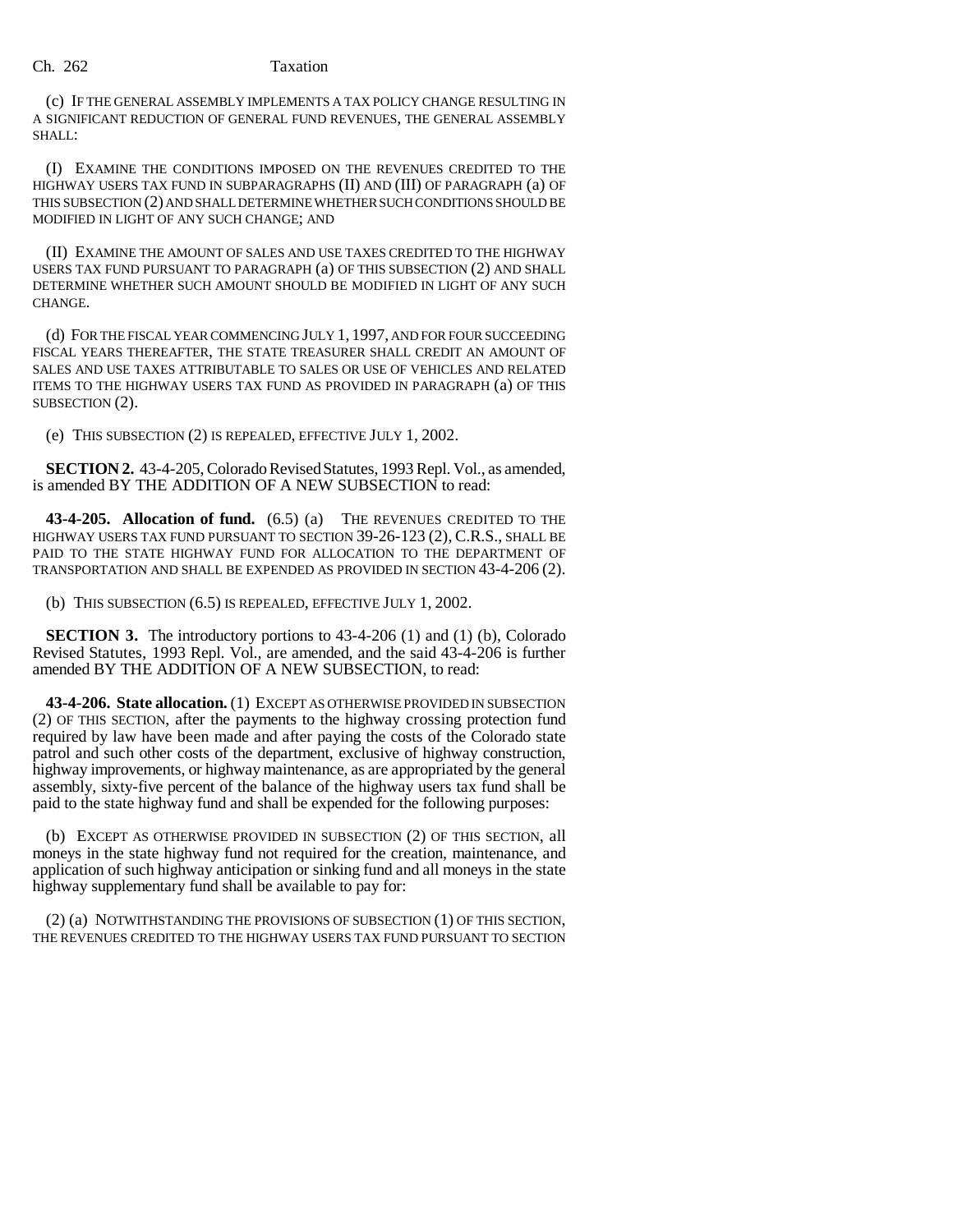39-26-123 (2), C.R.S., AND CREDITED TO THE STATE HIGHWAY FUND PURSUANT TO SECTION 43-4-205 (6.5) SHALL BE EXPENDED BY THE DEPARTMENT OF TRANSPORTATION FOR THE IMPLEMENTATION OF THE STRATEGIC TRANSPORTATION PROJECT INVESTMENT PROGRAM IN THE FOLLOWING MANNER:

(I) AT LEAST EIGHTY PERCENT OF SUCH REVENUES SHALL BE EXPENDED ON BASE CORRIDORS; AND

(II) NOT MORE THAN TWENTY PERCENT OF SUCH REVENUES SHALL BE EXPENDED ON MAJOR INVESTMENT STUDY CORRIDORS; EXCEPT THAT AT LEAST FIFTY PERCENT OF THE REVENUES EXPENDED PURSUANT TO THIS SUBPARAGRAPH (II) SHALL BE USED FOR HIGHWAY PURPOSES OR HIGHWAY-RELATED CAPITAL IMPROVEMENTS, INCLUDING BUT NOT LIMITED TO, HIGH OCCUPANCY VEHICLE LANES, PARK-AND-RIDE FACILITIES, AND TRANSPORTATION MANAGEMENT SYSTEMS.

(b) BEGINNING IN 1998, THE DEPARTMENT OF TRANSPORTATION SHALL REPORT ANNUALLY TO THE TRANSPORTATION COMMITTEE OF THE SENATE AND THE TRANSPORTATION AND ENERGY COMMITTEE OF THE HOUSE OF REPRESENTATIVES CONCERNING THE REVENUES EXPENDED BY THE DEPARTMENT PURSUANT TO PARAGRAPH (a) OF THIS SUBSECTION (2). THE REPORT SHALL BE PRESENTED AT THE JOINT MEETING REQUIRED UNDER SECTION 43-1-113(9)(a) AND SHALL DESCRIBE FOR EACH FISCAL YEAR, IF APPLICABLE:

(I) THE PROJECTS ON WHICH THE REVENUES CREDITED TO THE STATE HIGHWAY FUND PURSUANT TO PARAGRAPH (a) OF THIS SUBSECTION (2) ARE TO BE EXPENDED, INCLUDING THE ESTIMATED COST OF EACH PROJECT, THE AGGREGATE AMOUNT OF REVENUE ACTUALLY SPENT ON EACH PROJECT, AND THE AMOUNT OF REVENUE ALLOCATED FOR EACH PROJECT IN SUCH FISCAL YEAR. THE DEPARTMENT OF TRANSPORTATION SHALL SUBMIT A PRIORITIZED LIST OF SUCH PROJECTS AS PART OF THE REPORT.

(II) THE STATUS OF SUCH PROJECTS THAT THE DEPARTMENT HAS UNDERTAKEN IN ANY PREVIOUS FISCAL YEAR;

(III) THE PROJECTED AMOUNT OF REVENUE THAT THE DEPARTMENT EXPECTS TO RECEIVE UNDER THIS SUBSECTION (2) DURING SUCH FISCAL YEAR;

(IV) THE AMOUNT OF REVENUE THAT THE DEPARTMENT HAS ALREADY RECEIVED UNDER THIS SUBSECTION (2) DURING SUCH FISCAL YEAR; AND

(V) HOW THE REVENUES EXPENDED UNDER THIS SUBSECTION (2) DURING SUCH FISCAL YEAR RELATE TO THE TOTAL FUNDING OF THE STRATEGIC TRANSPORTATION PROJECT INVESTMENT PROGRAM.

(c) BEGINNING WITH THE 1997-98 FISCAL YEAR, THE DEPARTMENT OF TRANSPORTATION SHALL REPORT ANNUALLY TO THE JOINT BUDGET COMMITTEE AT THE DEPARTMENT'S HEARING TO REVIEW THE DEPARTMENT'S BUDGET REQUEST. THE REPORT SHALL CONTAIN FOR EACH FISCAL YEAR, IF APPLICABLE, THE REPORTING REQUIREMENTS SPECIFIED IN SUBPARAGRAPHS (I) TO (V) OF PARAGRAPH (b) OF THIS SUBSECTION (2).